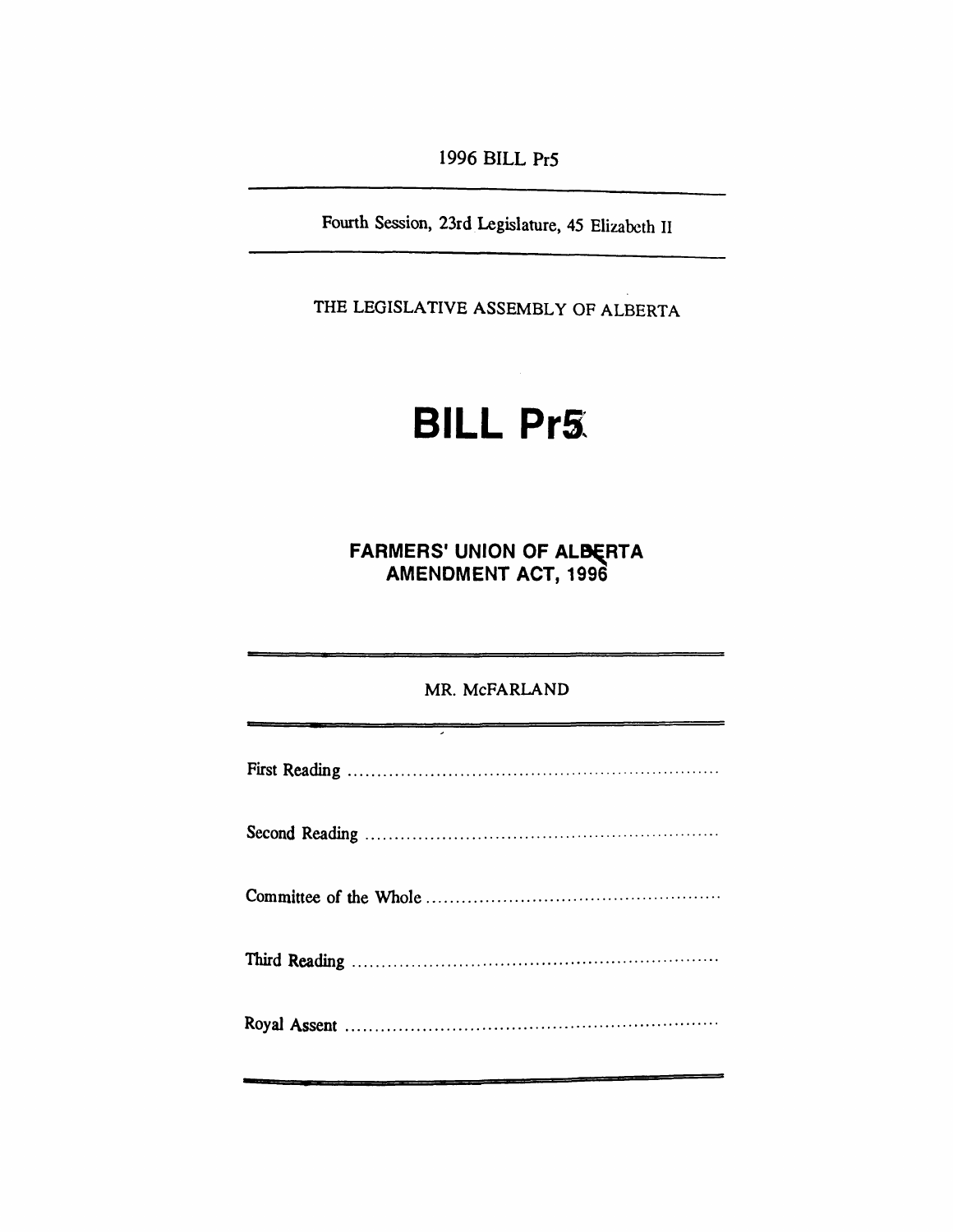*Bill Pr5 Mr. McFarland*

## *BILL Pr5*

*1996*

#### *FARMERS' UNION OF ALBERTA AMENDMENT ACT, 1996*

*(Assented to , 1996)*

*WHEREAS a petition has been presented praying for amendments to the Farmers' Union ofAlberta Act, being chapter 98 of the Statutes of Alberta, 1959 as amended by chapter 118 of the Statutes of Alberta, 1971, and it is desirable to grant the prayer of the petition;*

*THEREFORE HER MAJESTY, by and with the advice and consent of the Legislative Assembly of Alberta, enacts as follows:*

- *<sup>1</sup> The Farmers' Union ofAlberta Act is amended by this Act.*
- *2 The title ofthe Act is struck out and the following is substituted:*

## *WILD ROSE AGRICULTURAL PRODUCERS ACT*

- *3 Section 1 is repealed*
- *4 Section 2 is amended*
	- *(a) by striking out "Unifarm" and substituting "Wild Rose Agricultural Producers,*
	- *(b) by repealing clauses (a) to (n) and substituting the following:*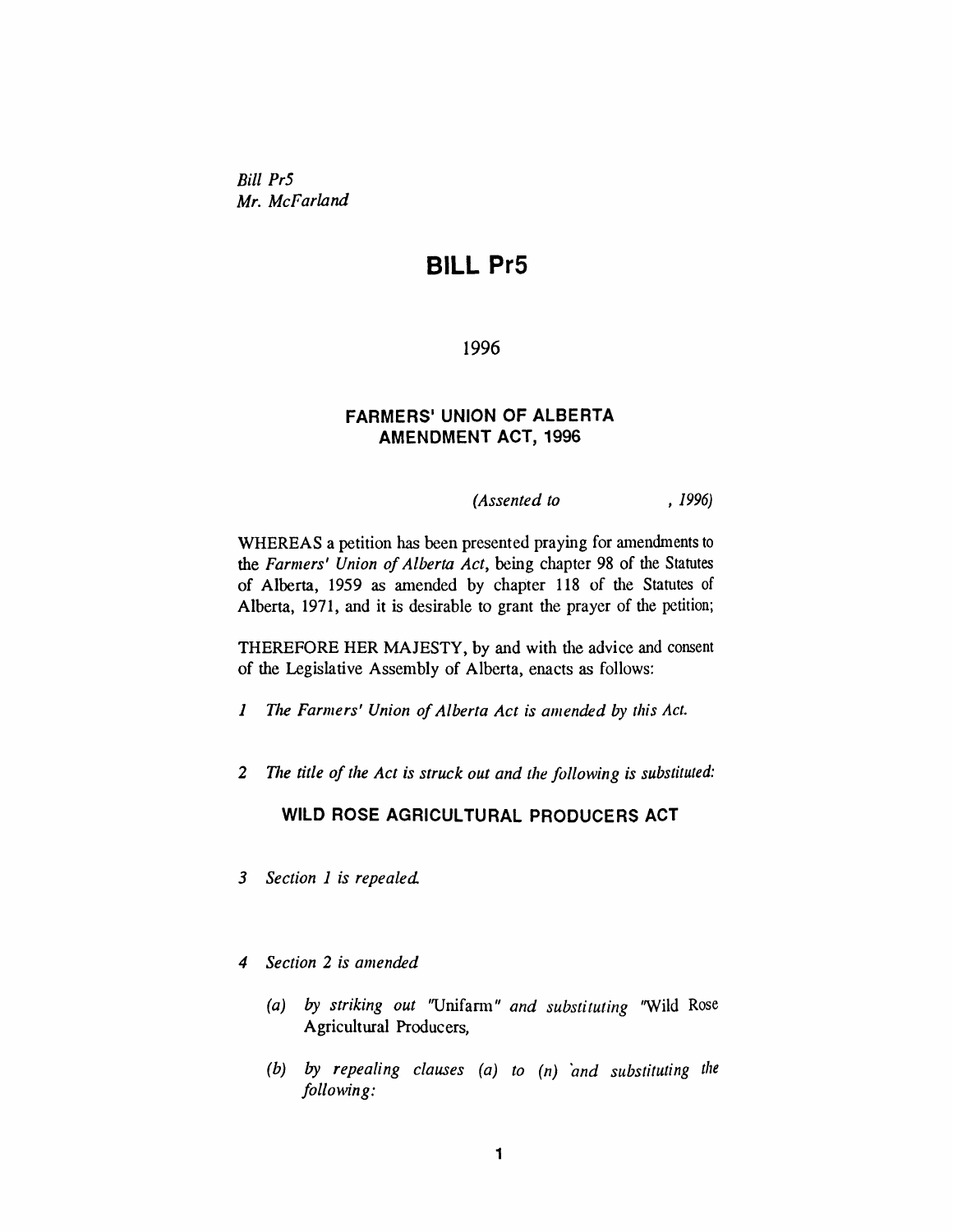*Explanatory Notes*

*<sup>1</sup> Amends chapter 98 of the Statutes of Alberta, 1959.*

*3 Section <sup>1</sup> presently reads:*

*This Act may be cited as "The Farmers Union ofAlberta Act. "*

- *4 Section 2 presently reads in part:*
	- *(a) To advance on all possible occasions, the interest of farmers, farmers' co-operative organizations and specialized producer commodity groups;*
	- *(b) To preserve and encourage economic family farm units;*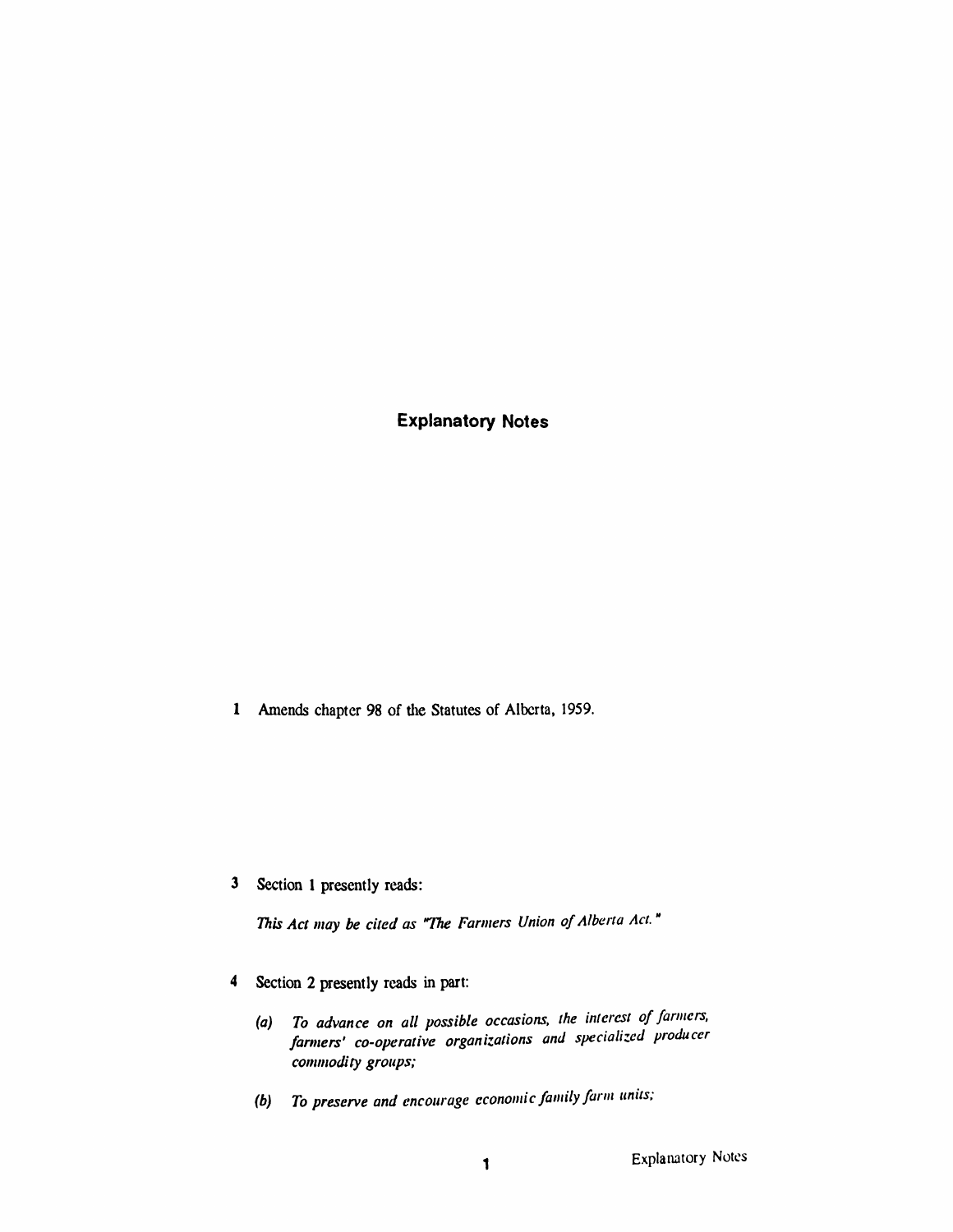- *(a) to represent its members at the regional, provincial and national level for the benefit of all producers to create an atmosphere of co-operation and communication to ensure that areas of common concern among all producers are dealt with to the benefit of agriculture as a whole,*
- *(b) to strive towards sustainable farm income levels,*
- *(c) to work towards the establishment of fair trade practices,*
- *(d) to strive to maintain and improve the rural community and quality of life,*
- *(e) to lead the way in creation and promotion of valueadded industry in rural Alberta,*
- *(f) to strive to provide accurate, up-to-date information to agricultural producers so they can make qualified, informed decisions relating to the day-to-day workings of their operations.*

#### *5 Section 4 is amended by renumbering section 4 as subsection (1) and by adding the following after subsection (J):*

*(2) Except as otherwise restricted herein and in addition to the powers vested in the corporation pursuant to the Interpretation Act, the corporation shall at all times have the capacity, rights, powers and privileges of a natural person.*

# *6 Section 9 is repealed and the following is substituted:*

*9(1) All the income and property, real or personal, of the corporation shall be applied solely towards promotion of the*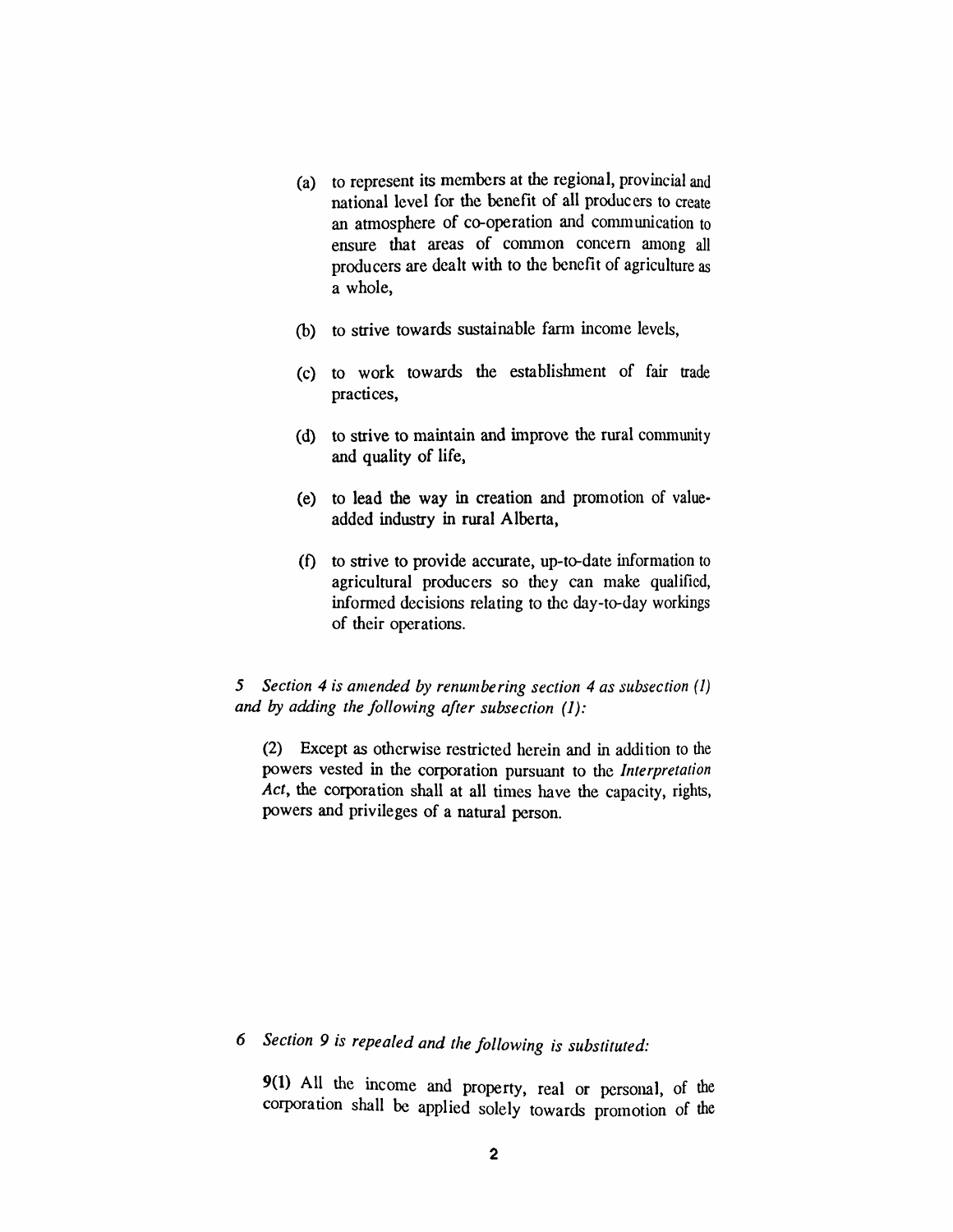- *(c) To co-ordinate and promote the interest and efforts ofthe various types of agriculture through collective action;*
- *(d) To persistently study and protect the interests ofthe membership in relation to existing legislation and to legislation under consideration by Provincial and Federal Government and to assist in formulating and promoting provincial and national policiesfor agriculture;*
- *(e) To achievefarm commodity prices which will ensure to agriculture itsfairshare ofthe national income (in relation to production and investment);*
- *(f) To contribute to a high standard of living for all citizens by encouraging adequate production over a long-time period, commensurate with sound agricultural practices;*
- *(g) To promote a high standard of community life through the study of economic and social questions related to agriculture and democratic citizenship;*
- *(h) to promote the fullest possible participation and use of cooperatives and credit unions;*
- *(i) To provide members with as many direct services related to the business offarming as is practical;*
- *(j) To assist member organizations in the preparation ofstatements, briefs or other materials dealing with their problems and present same jointly with the member organizations;*
- *(k) To publish such pamphlets, magazines, newspapers, or such other literature as may be deemed advisable;*
- *(l) To carry out an active public relations program with all sectors ofsociety;*
- *(m) To co-operate with similar bodies in other provinces, and when desirable, to co-ordinate efforts with such bodies in serving the above purpose;*
- *(n) To encourage the active participation and involvement of women and youth on all possible occasions.*
- *6 Section 9 presently reads:*

*9 The corporation shall have power to distribute its profits or any part thereof among its members, and for that purpose, to declare such*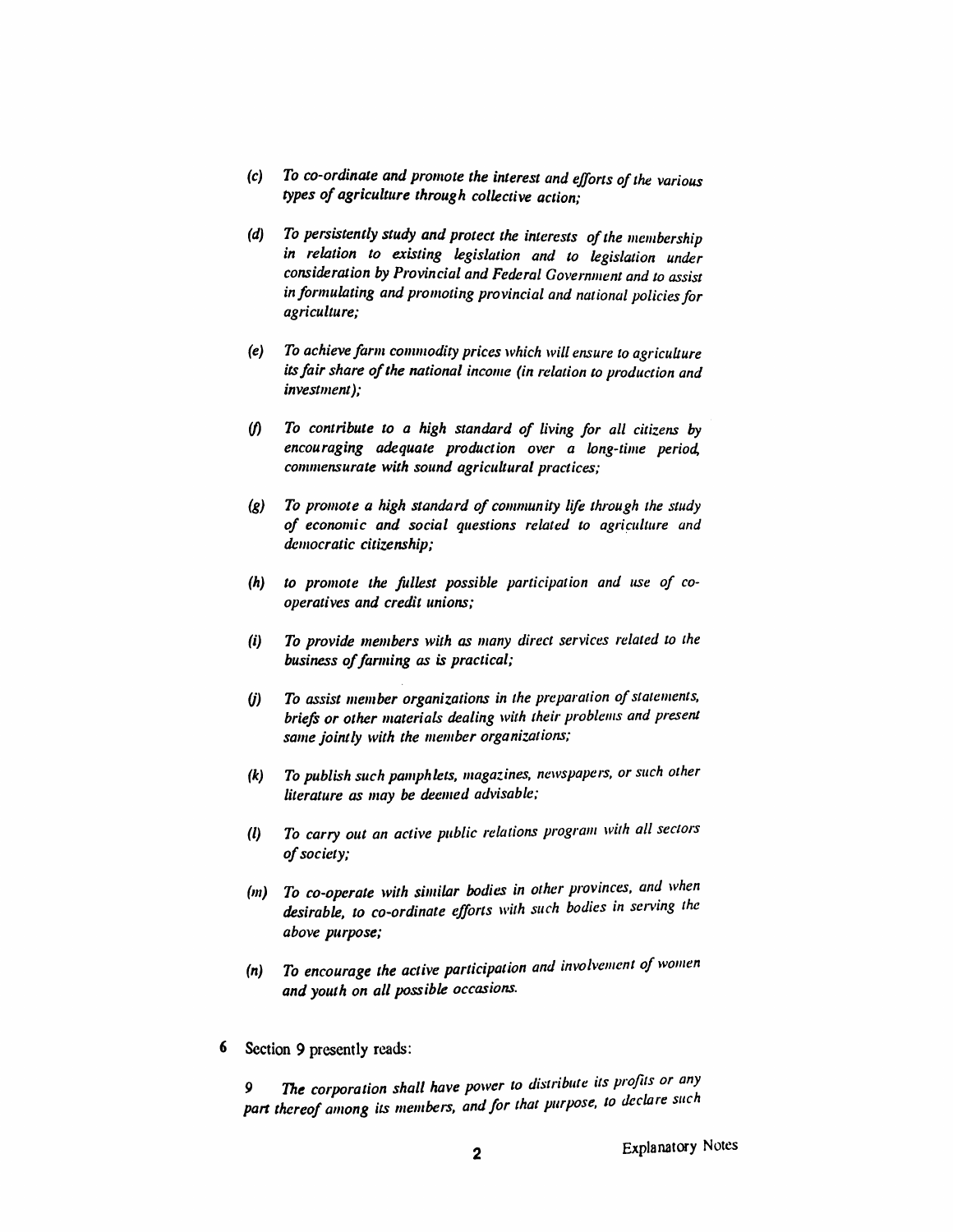*objects and purposes of the corporation as set out herein and no portion thereofshall be paid or transferred or be available by way of dividend, bonus or otherwise for the benefit of any member or members of the corporation, provided that nothing herein shall prevent the payment in good faith of reasonable remuneration or reimbursement to any person in return for bona fide services actually rendered or expenses actually incurred to or for the corporation.*

*(2) For greater clarity, the payment of any dividends to any member of the corporation is prohibited.*

*(3) If, upon the liquidation, winding-up, bankruptcy or dissolution of the corporation, there remain, after the satisfaction of all its debts and liabilities, any assets or funds whatsoever, the same shall not be paid to or distributed among the members of the corporation but shall be given or transferred to some other institution or institutions, having objects and purposes similar or complimentary to the objects and purposes of the corporation and which prohibits the distribution of its or their income and property amongst its or their members to an extent at least as great as is imposed on the corporation hereunder, the determination of such similarity to be within the sole discretion of the directors of the corporation.*

#### *7 Section 11 is repealed and the following is substituted:*

*11 The directors and officers of the corporation shall be elected or appointed pursuant to the by-laws, rules or regulations of the corporation.*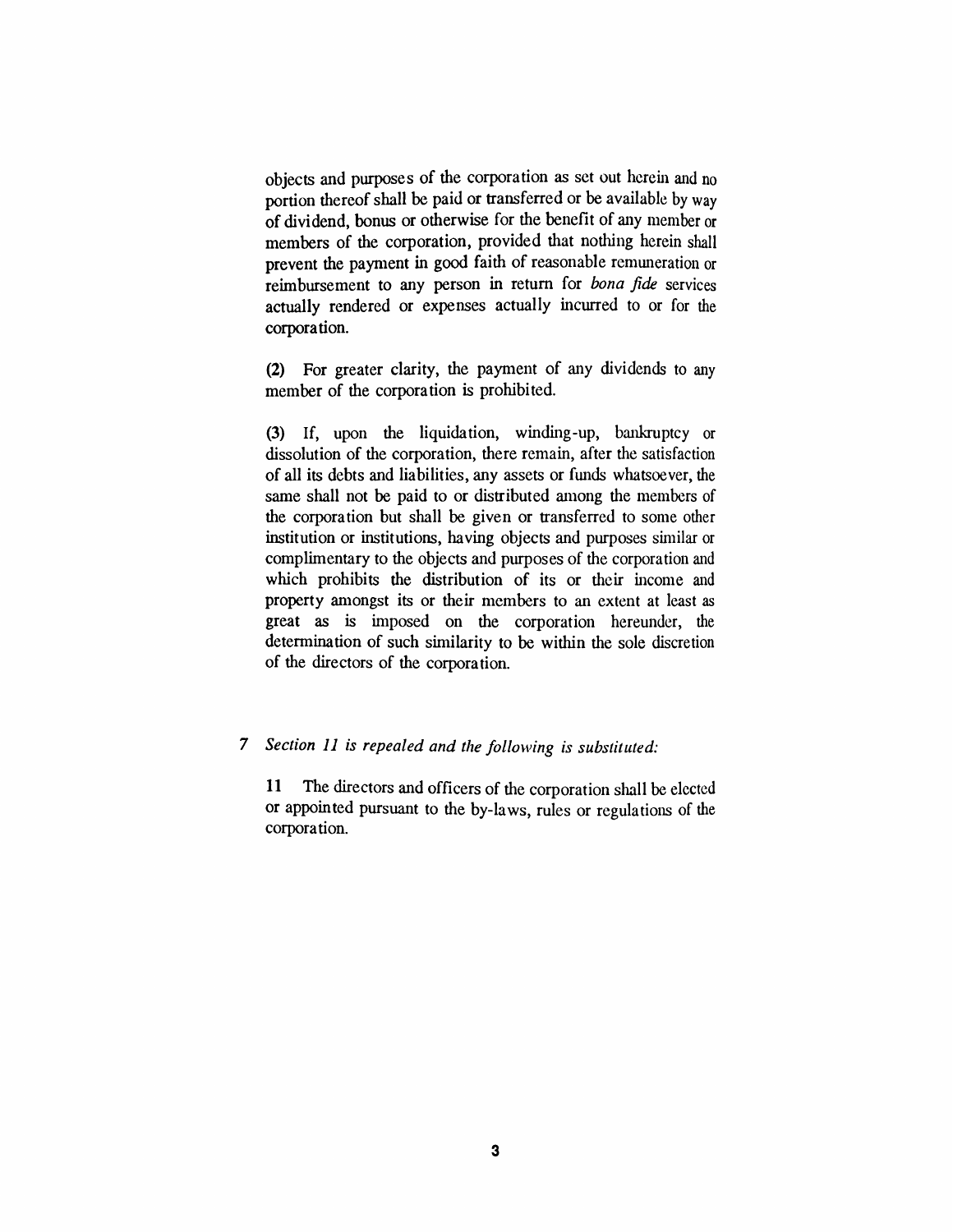*dividends as may be from time to time provided by the by-laws, rules or regulations ofthe corporation.*

#### *7 Section 11 presently reads:*

*11 Until other directors and officers have been elected or appointed pursuant to the by-laws, rules or regulations of the corporation the following directors and officers ofthe said society shall be and continue to be the directors and officers ofthe corporation:*

#### *Directors*

*Uri Powell, Sexsmith, Alberta; Howard Hibbard, Nampa, Alberta; Tom Foster, Dapp, Alberta; Paul Babey, Beverdam, Alberta; Oscar Hittinger, Morinville, Alberta; S. A. Sanford, Box 58, Vegreville, Alberta; Ralph Wilson, Vermilion, Alberta; W. Hansel, Gadsby, Alberta; D. G. Whitney, R.R. No. 4, Lacombe, Alberta; L Hilton, Strathmore, Alberta; J. A. Cameron, Youngstown, Alberta; Geo. Loree, Parkland, Alberta; A. II. Anderson, Box 327, Medicine Hat, Alberta; A. 11. Anderson, Box 377, Medicine Hat, Alberta; Wayne Anderson, Bow Island, Alberta; Dean C. Lien, Warner, Alberta; Alex McCalla, 9743 89th Avenue, Edmonton, Alberta; Pansy Molen, Edmonton, Alberta.*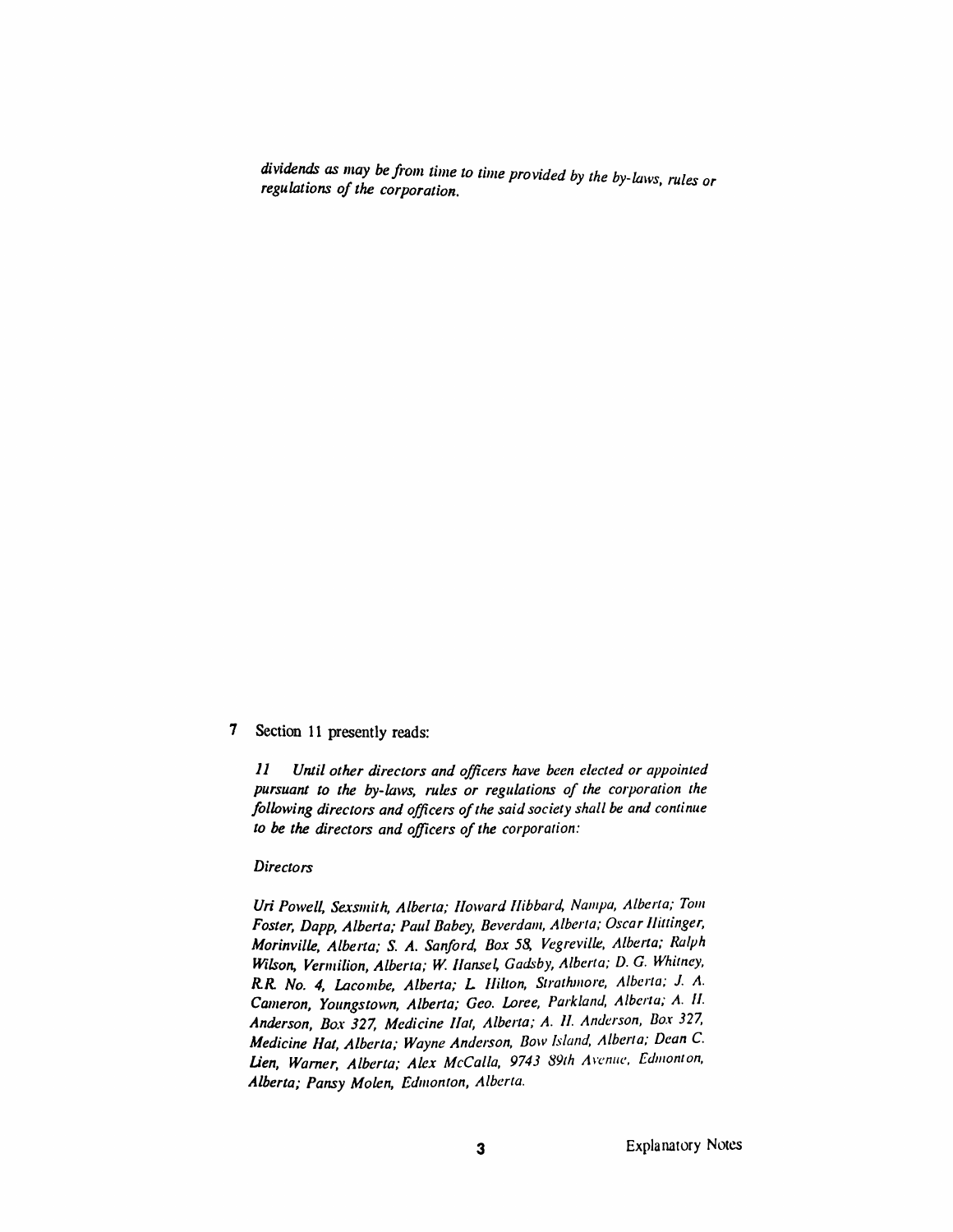#### *8 Section 14 is repealed and the following is substituted*

*14 The term "extraordinary resolution" in this Act or in the bylaws, rules or regulations of the corporation shall mean a resolution*

- *(a) passed by a majority of not less than 2/3 of the votes cast by members who voted in respect of that resolution at a meeting, provided that not less than 21, and not more than 50, days' notice announcing the meeting and specifying the intention to propose the resolution was given, or*
- *(b) signed by all of the members of the corporation entitled to vote on that resolution.*

### *9 The following is added after section 17:*

*18 The Securities Act, the Business Corporations Act and the Companies Act shall not apply to this corporation, including, without restriction, any of the disclosure, filing or other obligations set forth in those Acts.*